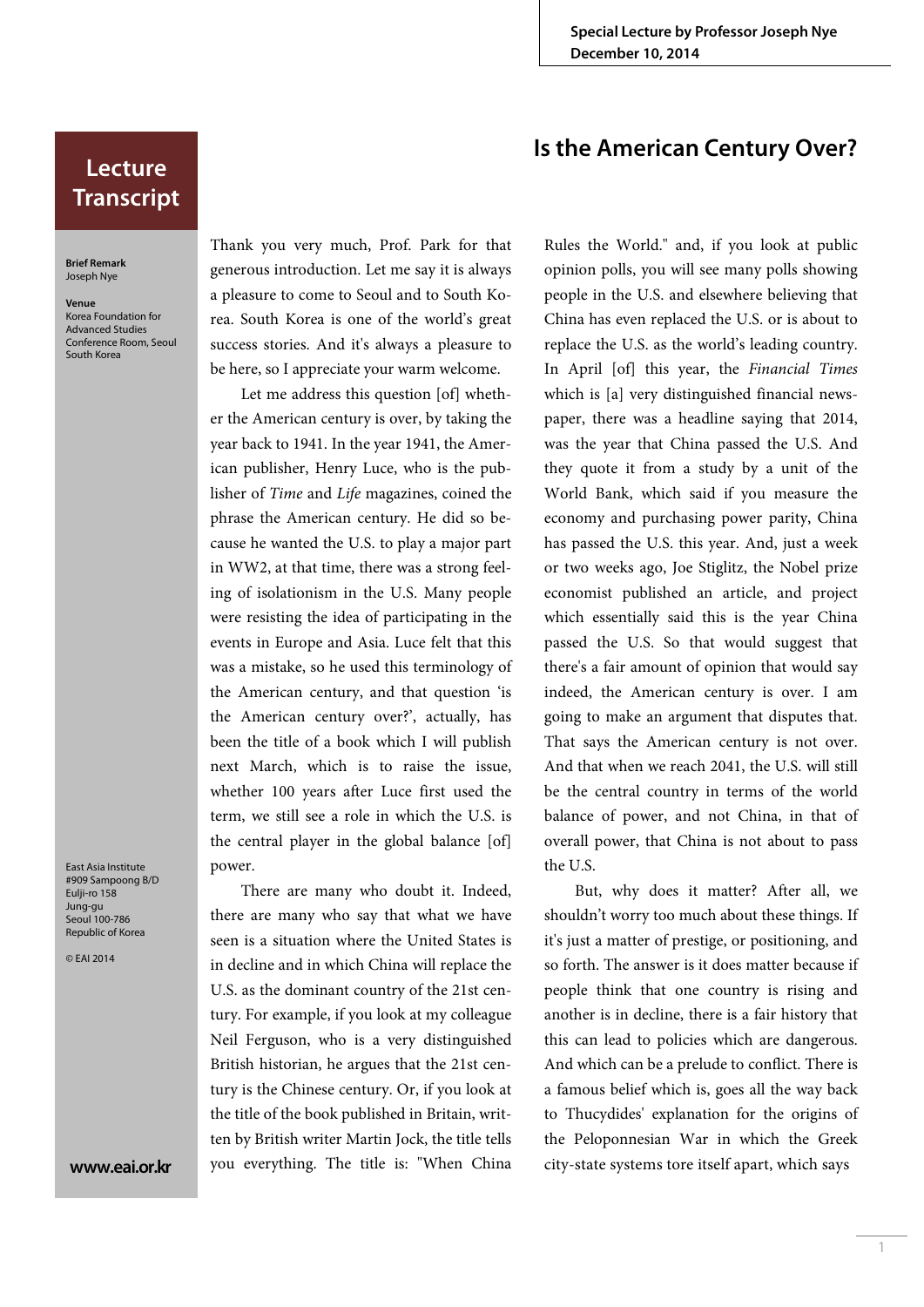that the causes of the Peloponnesian War were the rise in power of Athens and the fear it created in Sparta. So by this type of reasoning, the rise in the power of China causing fear in the U.S. could create the types of uncertainty that would lead to a conflict that might disrupt this century.

Indeed, people have in this year of 2014, harkened back a hundred years to WWI, in which the European state system tore itself apart and ceased to be the center of the global balance of power. The argument is often made that World War One was created by the rise in the power of Germany and the fear that created in Britain. In fact, the history wasn't so simple. Some people would argue that it was the rise in the power of Russia and the fear that created in Germany, which was really the heart of the problem. But, however one judges this, it's clear that periods where there is uncertainty about whether an era is over or whether one country is passing another can lead to attitudes that can have dangerous results. So, let's look a bit more carefully at that question of whether the U.S. is in decline, and then look at the question of whether China will pass the U.S. in the next quarter century or so.

On the issue of whether the U.S. is in decline, it is important to realize that it's very difficult to know what decline really means in terms of countries. When you look at a human being, one individual, you will get pretty good judgment of a life cycle. You can look at my biography, see my age, and you have [a] pretty good estimate that I am in decline, there's no question. But, if you look at a country, it is much harder to know what the life cycle is. For example, in the 18th century, when Britain lost its North American colonies, there was a British statesman, Horace Walpole, who said "Woe to Britain, we're now reduced to a miserable little island, like Sardinia." So there was a general sense that this was the end of Britain's glory. But, Walpole said this on the very eve of Britain's greatest century, its second hundred years so to speak, which was produced by the industrial revolution. And, therefore, it's an example to us to be very careful not to think when you see something moving in one direction, it's going to go that way forever.

Let me give you another example, which is Richard Nixon and Henry Kissinger, often are cited as far-seeing in terms of their guiding of U.S. foreign policy in 1970 and 71, particularly the opening to China. But it's also true that

Nixon and Kissinger believed that the United States was in decline. They wrote about this and they said the world is becoming multi-polar and we have to adjust to this decline. Well in one sense, they are correct because in 1945 the U.S. had about almost half of the world economy. And, that was the result of the devastation of WWII. Europe, Japan, China all had been destroyed by WWII. The U.S. had been strengthened. So, if you ask when did the Americans have more power compared to any other country, it would probably be right at the end of WWII because of what you would call this WWII effect. But, if you measure then from 1945 to 1970, the U.S.' share of the world product declines constantly over that period from nearly 50 percent to about 25 percent in 1970.

But, if you start your measurement earlier, and you say what was the U.S.' share of the world product in 1900? It's about 25 percent. And then, what was the share of world product in 2000? It was about 25 percent. So, what was abnormal was this very high level after 1945. So, if you plotted a curve for the century as a whole, it starts out at 25 percent, goes up to near 50 percent and goes down to 25 percent. Nixon and Kissinger seeing the shape of the curve from 1945 to 1970, properly said this is decline. It was decline. But, what they didn't understand was that the decline wasn't going to continue. Indeed, instead of the world becoming multi-polar, as they said in 1970, by the end of the century the world was unipolar. The U.S. was the world's only super power, partly because the U.S. kept its share, but partly because of the collapse of the Soviet Union, which had balanced American power.

So, that's an example from two statesmen who are often cited as being more far-seeing than others. Who saw decline, which was true, but they assumed the decline was going to continue, which was not true. So I think the moral of the story is to be very careful about projecting in a linear fashion the trends that we see in global politics. Even more misleading are the kinds of evidence we get from popular attitudes and public opinion polls. For example, if you took a poll in 1960, inside of the United States, there was a wide spread feeling that after the Soviet Union launched Sputnik in 57, the U.S. was falling behind and was in decline. Krushchev visits the U.S. and says to the Americans "we're going to bury you." And in economic terms, the Soviet economy was growing more rapidly than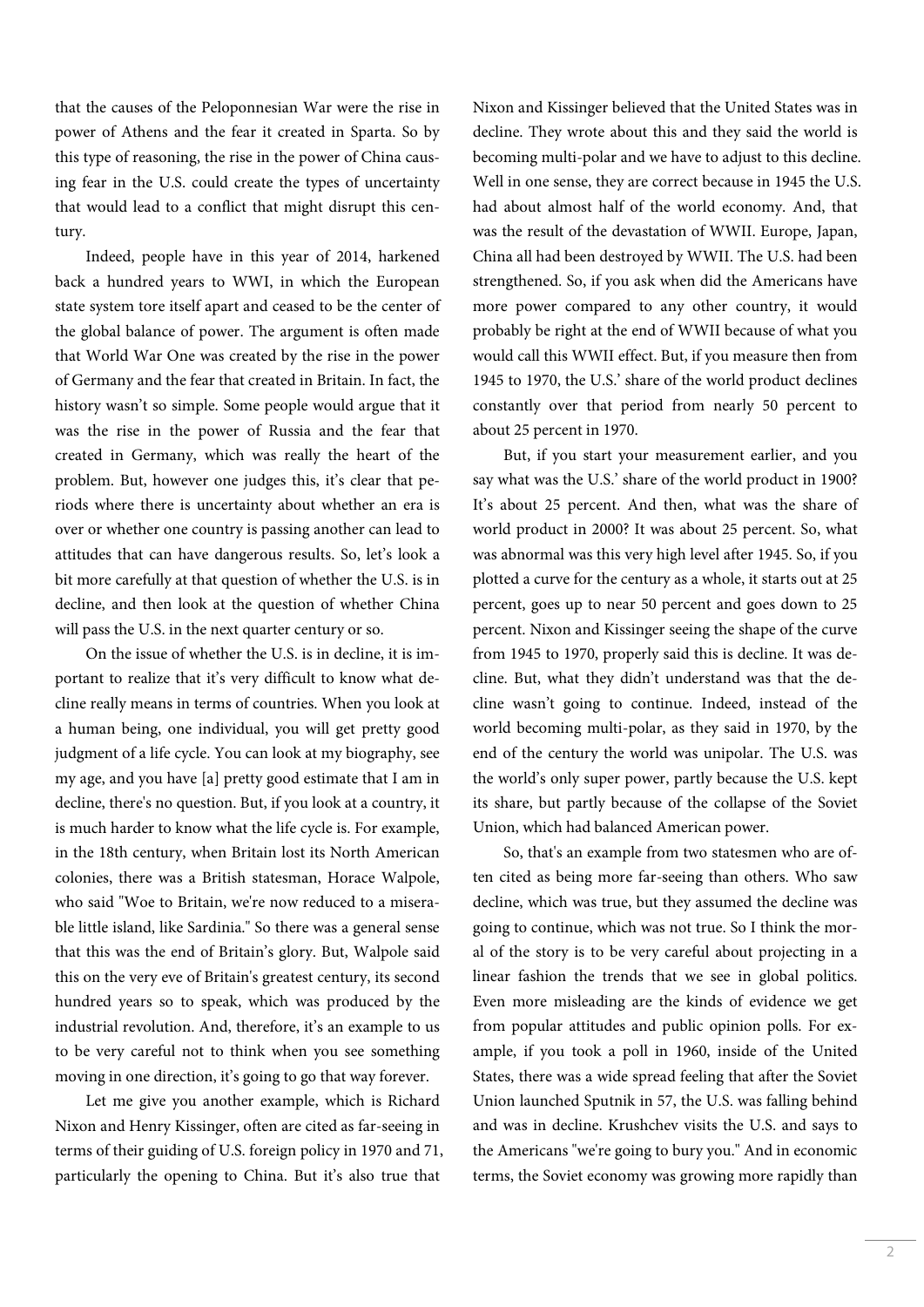the American economy at that time. So, the polls showed Americans believed that they were in decline. Of course, that proved to be a mistake. In fact, by the end of the century, not only had the Soviet Union not passed the Americans, there was no more Soviet Union.

In the 1980s, you again got polls that showed a majority of Americans thought that their country is in decline. This was the response to the extraordinary success of the Japanese economy, which had double digit rates of growth and which was showing extreme skill and expertise in manufacturing. This again led to a feeling that the Japanese were taking over. There was a book by one of my colleagues called, "Japan is Number 1, there was another book with an alarmist tone to it, said the coming war with Japan. Of course, we have seen for [the] last twenty years, a Japan with a growth rate which has been around 1 percent. So, the public opinion polls are misleading. In another way of putting this, in the 1960s or so, Americans thought the Russians are 10 feet tall, in 1980s Americans thought that the Japanese are 10 feet tall, and today many Americans think the Chinese are 10 feet tall. But, I think what we learn is that with time, we get a certain perspective on the fact that the attitudes that are measured by public opinion polls are telling you something about people's mentalities, they are not telling you anything about geopolitical reality.

So, let's look more carefully at those realities. And there again, we want to be careful about the words that we use. Decline is a quite misleading or confusing concept, because it pushes together or merges together two quite different things: Absolute decline and relative decline. Absolute decline is what happens to a country which suffers from internal disabilities and therefore is overtaken by others. An example of this might be imperial Spain, Philip the Second's Spain in the 17th century or so. Relative decline is when you are doing fine but others are doing even better. That's what happened to Netherlands which continued to prosper through the 17th century but Britain did even better. So, Britain passed the Netherlands, the Netherlands had relative decline not absolute decline.

But the case that's often cited and often used by editorial writers and others is Ancient Rome. And the argument is that the story of Ancient Rome and the Roman Empire that declined, the fall of Rome, will be the model for what will happen to the United States. And the problem with that analogy, though it's popular with editorial writers and so forth, is that it doesn't fit the facts. Ancient Rome declined not because of the rise of another empire, it succumbed to the onset of barbarians and it was not able to defend itself against these various waves of barbarians because it was racked by internal warfare and its economy had no productivity. And so it was unable to fend off these relatively minor enemies because it was internally in decay. That's an example of absolute decline. Now if you look at the United States today, there is a mood in Washington which is very sour about American institutions and so forth. And there will be many people who say that American institutions are in decay and it's like Ancient Rome. But the facts really don't fit that.

If you look more carefully at what is happening in the United States, you will see that there are some very powerful trends, which are very different from what we would call absolute decline in Ancient Rome. Start with demography, among the major states in terms of their share of world population, the ranking today is China is number 1, India is number 2, the United States is number 3. UN demographers who look to the year 2050, say the ranking will be India number 1, China number 2, and the US number 3. What's interesting about that is the U.S. is the only major developed country which will keep its rankings. Europe, Russia, Japan, will all diminish in terms of their share of world population. The United States will not. So, demographically partly because of fertility rates and partly because of immigration, the United States will continue to enjoy considerable strength.

Another favorable trend is energy. A few years ago, a conventional wisdom was that the world reached peak oil, and that the United States was increasingly dependent on energy imports, and that dependence on energy imports would weaken the U.S. in this period of decline. Instead of that, because of the shale revolution, both in gas and in tide oils, what you're seeing is that North America is likely to be self-sufficient in energy in terms of imports in the 2020s. So here is this view of North America, as in trouble, in fact, if you look at the trends in demography and energy, quite the contrary. It will be a much more vibrant area than people realize. Add to that the fact that if you look at research and development, the United States is still the leader in research and development, including some of the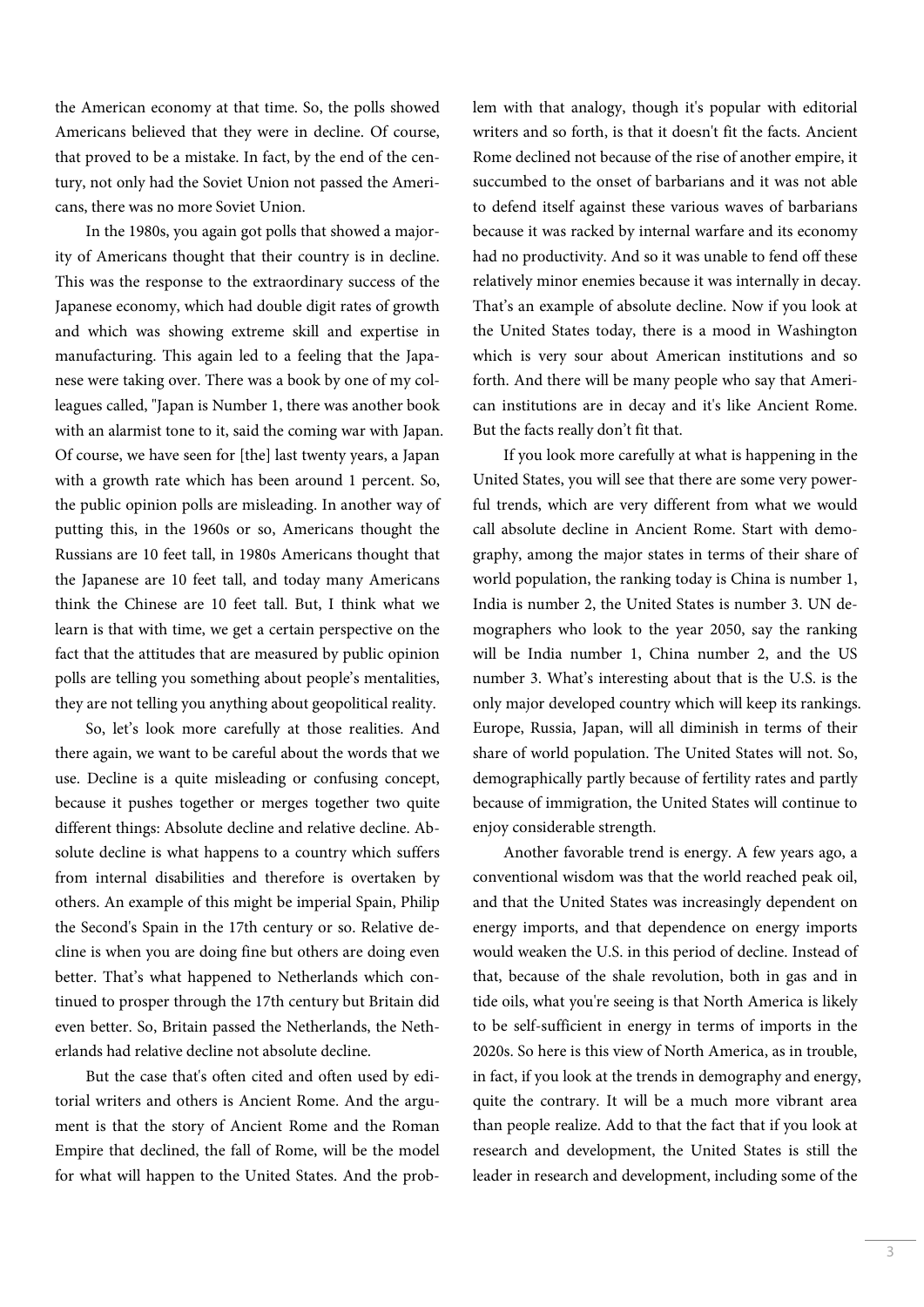technologies, which will be most important to this century. Technologies like bio-technology and nano technology as well as the newer aspects of information technology. The U.S. still is in the lead.

And this is bolstered by the role of American Universities. If you look at the rankings of universities by impartial observers, non-American, such as Shanghai Jiao Tong ranking of world universities, the Americans are far ahead of every other country. And that combined with an entrepreneurial culture, which takes ideas from universities and brings them to a production, in economic terms, rapidly, than in many other countries. So if you try to draw analogy as people do between absolute decline of ancient Rome and absolute decline of the US, those two pictures that I described with facts and figures. just don't fit together. The analogy from Rome to the United States just isn't tenable.

Let's turn then to the other concept of decline, which is relative decline. And relative decline is a different term. It might also be called the rise of the rest. Go back to what I said about America's share of world product. At the beginning of the 20th century, U.S. is a quarter of world product, goes up to 50%, in the middle of the century, you end the century at 25 percent. The general projections made by the International Monetary Fund, is the American share of world product will decline to something like 18 percent over the next decade or so. Now, you could call that relative decline. But it also represents the rise of the rest. It's not that the United States is losing a lot or is in absolute decline, but it means that other countries are achieving more. And, that indeed has been partly as a result of American policy. After WWII, one of the key goals of American policy was to create international system and economy in which Europe, Japan, and others prospered. And in the 1990s the United States helps to sponsor the inclusion of China in the World Trade Organization. So to some extent as a policy objective, the U.S. felt that broader growth internationally was .good for the U.S., as well as good for the rest of the world. So you can call it relative decline, but you could also call it as I said, the rise of the rest. Now, what will this mean? One possibility is it means that China will pass the U.S., that one of the rest, will become large enough to replace the U.S. and I'll come to that in a minute. But even if China doesn't pass the US, it does mean that there will be more actors in the system. There

will be many countries, (whether it be Brazil or Indonesia, we've already seen the success of Korea) that will be increasing. And, as you have more actors in the system, there is a problem about how do you get action, how do you get collective action. And I think President Park referred to this in his introductory remarks, the danger may not be the rise of another single country like China, it may be entropy. An inability to collect actions together and get things done. There was an American diplomat, named Harland Cleveland, who said the key problem today is how do you get everybody into the act and still get action? And that may indeed be much more of a problem than being passed by any one country.

And the answer to that is essentially to create institutions, and networks and alliances. That's an area where the Americans have been relatively successful over the years. If you look at the number of countries that are either allied or closely associated with the United States, according to the London *Economist*, there are about 60 countries in that position. Whereas, if you compare for example, China, it has very few, close allies that fall in such a category.

So that brings me to the central question about whether the American era is over, which is the question of whether China will pass the U.S. in overall power. Now, to answer the question at a more serious level than the type of the headline we saw in the *Financial Times* last April, we have to distinguish three different aspects of power. Power is the ability to affect others to get the outcomes you want. And you could do that in three ways: by coercion, by payment, and by attraction. The first two are which I call hard power, and the third which I call soft power. So let's look at economic power since it is one that gets most attention, then at military power, and then soft power. Now, on economic power, most analysts tend to focus on overall size. And, the basis for this headline, which got so much attention in April, was the view that the overall size of the Chinese economy measured in purchasing power parity was larger than the U.S. this year. But, the first thing to notice about that is that purchasing power parity is a measure economists use, that is useful for some purposes such as measuring welfare, but not so useful for other purposes such as judging power. So, if I want to pay for a house or a haircut, and it's a lot cheaper to get houses and haircuts in China than [the] U.S., then at the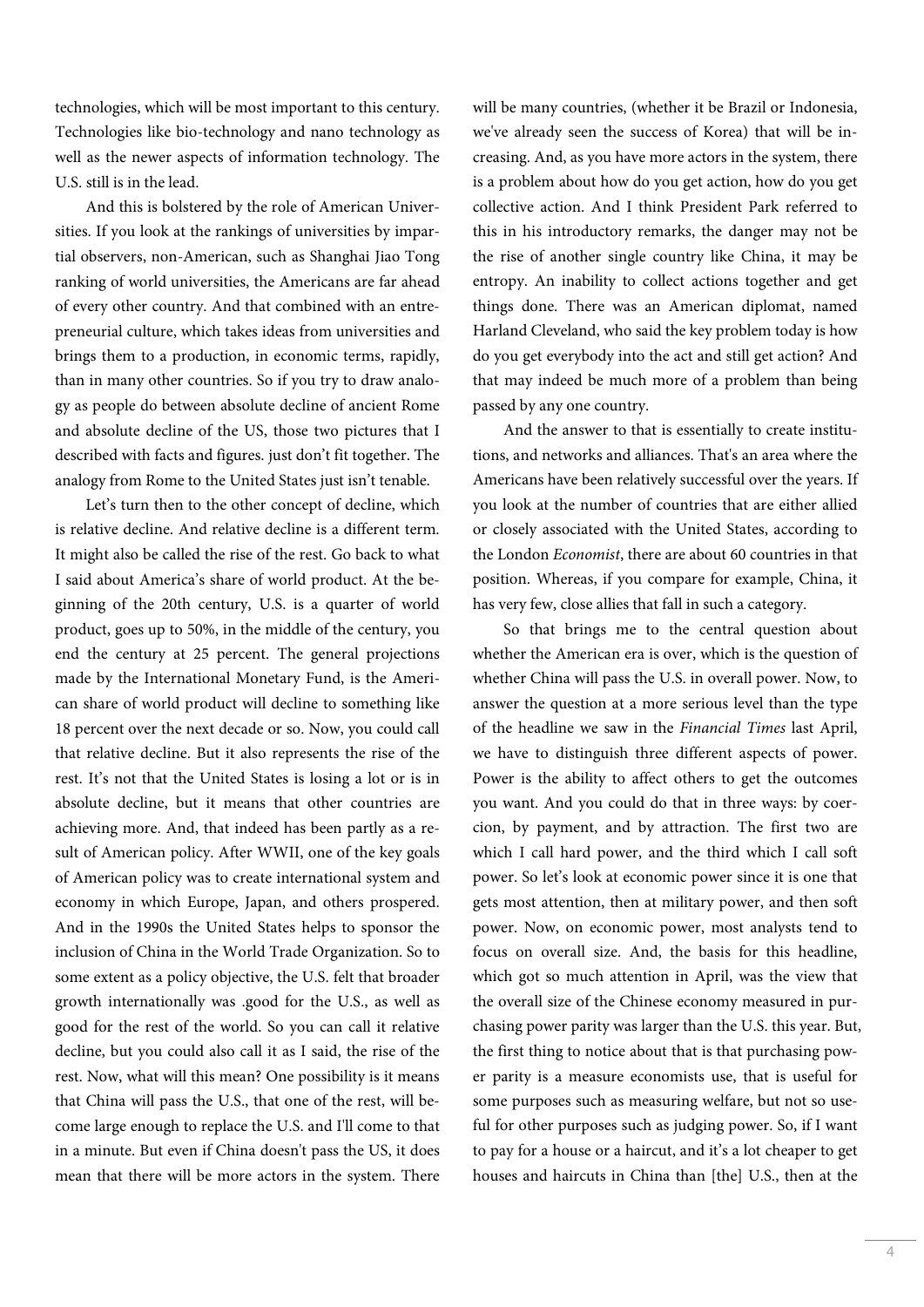same level of income I'd do better in China than I'd do in the U.S. And PPP (Purchasing Power Parity) is able to correct for that. But if I want to import oil or if I want to import parts for a jet engine, I pay for those at the exchange rates. I can't go to somebody and say in PPP you should let me have oil more freely. No, you pay for it at the exchange rate. And at the exchange rate you see that the United States still remains ahead of China. despite these headlines we saw last April. Even if you do use exchange rates however, at some point it seems likely that the Chinese economy will be larger than the American economy. If China continues to grow at the type of growth rates that its had, even somewhat diminished, let's say 7 and a half or 7 percent, and the U.S. grows at 2 and a half to 3 percent, which is the current projections, at some point a country with 1.3 billion people growing at that rate versus a country with 350 million people growing at a lower rate, those curves will pass and China will be larger than the U.S. economy at exchange rates.

But there are questions even here, some people say this will happen by 2020. *The Economist* has a little guessing game they play from time-to-time, and 2020 has become a figure which is often used. But, the trouble with that is it's not clear that China's growth rate is going to stay at 7 and a half percent. My colleagues at Harvard, Lant Pritchett and Larry Summers, have recently published a paper, saying if you look at countries which have experienced high rates of economic growth, the one thing you can say is that eventually they will return to something like a more normal average rate of growth. Economists call this regression to the mean. And Summers and Pritchett, looking at countries that have had high rates of economic growth, even without knowing anything about China, just call China x, say a country with the rate of growth China's had, if you look ten years in the future, its growth rate will be more likely to be about 3.9 percent, not 7 percent or 10 percent. So one would expect a regression to the mean, in which the Chinese rate of growth will return to a more normal average. And the question of whether Chinese growth will actually be at that rate or not, there are all sorts of uncertainties relating to demography and political transition. But, it's more likely that you'll have some reduction in the Chinese rate of growth than at the rate in which you've seen it in the past three decades. But, the point is

even if China does pass the U.S. at some undisclosed date, ten years, fifteen years, whatever, in overall size of its economy, overall size of an economy is not the only measure of economic power.

Another way of measuring economic power, in addition to size, is per capita income. Per capita income, gives you a better measure of the sophistication of an economy. And in per capita income, the United States is about four times larger than China. And if you just project out the growth rates, even high growth rates of the United States and China, you'll find that China doesn't pass the United States in per capita income for decades to come. It could be 3 or 4 decades, if then. So if you think of not a size by sophistication of an economy measured by per capita income then China is not about to pass the United States. Now what does sophistication mean? Well if you have for example trade statistics, you'll notice that China passed the Germany, as the world's largest trading country about 2012, and that's very impressive. But, when you look at Chinese trade statistics, you notice that a lot of the trade is representing value added which comes from labor rather than more high value components. So if you take something like a cellphone, and you ask how does this show up in Chinese trade statistics? Well components are imported to China, and this is exported from China where it is assembled (pointing to his cellphone), and the value of the whole phone shows up on Chinese trade exports, but the amount of value added China gets to keep for its gross domestic product is only a few percent. And another way of putting it is it's very good for Chinese jobs, spelled with a small J, but what the Chinese complain about is that they have lots of jobs, but no Steve Jobs, spelled with a capital J. Because when you look at the value added in this device, most of it goes to Steve Jobs, not to Foxcon jobs, so that's the meaning of sophistication. As the aggregate trade numbers give you one thing, but when you look more carefully, value added gives you something else.

Similarly you could make an argument related to sophistication of economy, in related to money and finance. People will often point out that China has several trillion dollars of reserves, and they say this shows that China is more powerful than the U.S. Because if China were to dump these dollars on world markets it could bring the United States to its knees. But, ironically if China did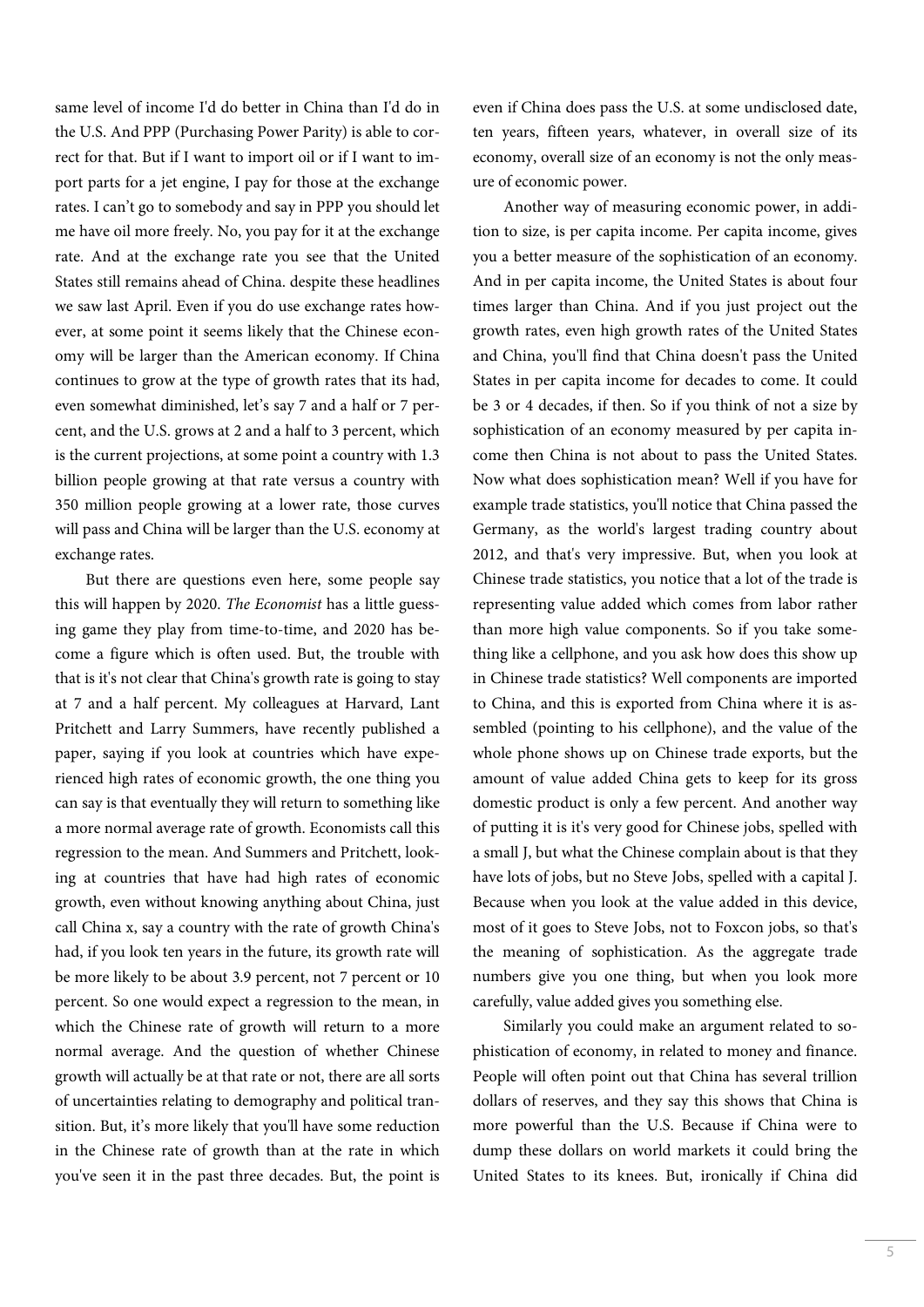dump these dollars on world markets, it might bring the United States to its knees, but it would bring China itself to its ankles. Because China is so dependent upon exports and opening to the American market that it would be selfdestructive for China to do such a thing.

Or another example would be in the question of the Yuan becoming a reserve currency. China would like to see the Yuan eventually become a reserve currency, at some day it may, and you're seeing reports of more trade being cleared in Chinese currency, the total now is about 7 or 8 percent. But about 83 percent is cleared in American currency. So there's quite some distance to go and you say 'well it will happen quickly,' not until there are deep and reliable capital markets in China, which are not controlled by a political party for political reasons. If there's no rule of law, and when the interest rate and the convertibility of your money can be controlled by a bureaucrat for political reasons, then you're not going to have the confidence that's needed for a reserve currency. So these are examples of what I mean when I talk about the sophistication of an economy. China has made enormous progress, don't mistake me, I think we should all applaud that. But don't let the size of the economy mistake the fact that in overall economic power, much of the economic power, comes from having a more sophisticated economy, not just a large economy. So in that sense, I think that we should be careful about economic power to use both measures. Both size and sophistication as we judge economic power.

Now what about another dimension of power which is military power. There you'll notice that in terms of military expenditure, China has been increasing its military budgets in double digits for the last decade and it's an impressive growth of military capability. But American military budgets are still about 4 times larger than China's, if you take the accumulated capital stock, there's the equipment that's built up over the years, then the advantage of the Americans over the Chinese is more like 10 to 1. At the same time China is increasing its capabilities, particularly at the regional level. China has its first aircraft carrier, converted Ukranian carrier, its planning to build 2 more, it is building ballistic missiles and cruise missiles, which can put American ships at risk, and in that sense China is increasing its military capabilities. It's interesting to note however, that this more likely to be a challenge to the U.S.

in the seas around China than at a global level. Or putting it this way, if China's going to become increasingly dependent on oil from the Middle East, while the Americans are less dependent on oil from the Middle East, China has to look at the sea lanes through which that oil will flow to reach China. They may with their increased naval capacity, be better able to protect the Straits of Malacca, they're not going to be able to protect the Straits of Vermouth, that'll still be the American baby. In other words, as a global military power, China will still be a long distance behind the United States, even as it increases some of its capabilities in the regional domain.

And finally let me turn to the third dimension of power I mentioned which is soft power. Last week, President Ji Xinping said that China needed to increase its soft power. He was following in the footsteps of President Hu Jintao, who in his address to the 17th Party Conference of the Chinese Communist Party in 2007, argued that China should increase its soft power. That is a very smart strategy for China. If your hard power, economic and military increases, what happens? You're likely [to] frighten your neighbors into coalitions against you. But if you can increase your soft power, your attractiveness, at the same time that your hard power increases then these coalitions are less likely to be effective. And in that sense, to be able to combine increased soft power with hard power is a smart power strategy for China. The trouble is, the Chinese are having difficulty implementing it. If you look at recent polls taken by the BBC, or the Pew Charitable Trust, you'll find that China does not do very well with its neighbors in Asia, doesn't do all that well in Europe, it does a little better in Africa and to some extent in Latin America.

Now why is this? Well there are really two limits on China's ability to increase its soft power despite the billions of dollars it is investing in this effort. One is the unwillingness of the Chinese Communist Party to unleash the talents of Chinese civil society. A great deal of a country's soft power doesn't come from government broadcasting, particularly if its propagandistic and nobody trusts it, it comes from civil society, everything from universities, to student contacts, to, let's say film industries like Hollywood and so forth, and those flourish best when the government leaves them alone. If the government tries to control, you essentially curtail the talents that you are trying to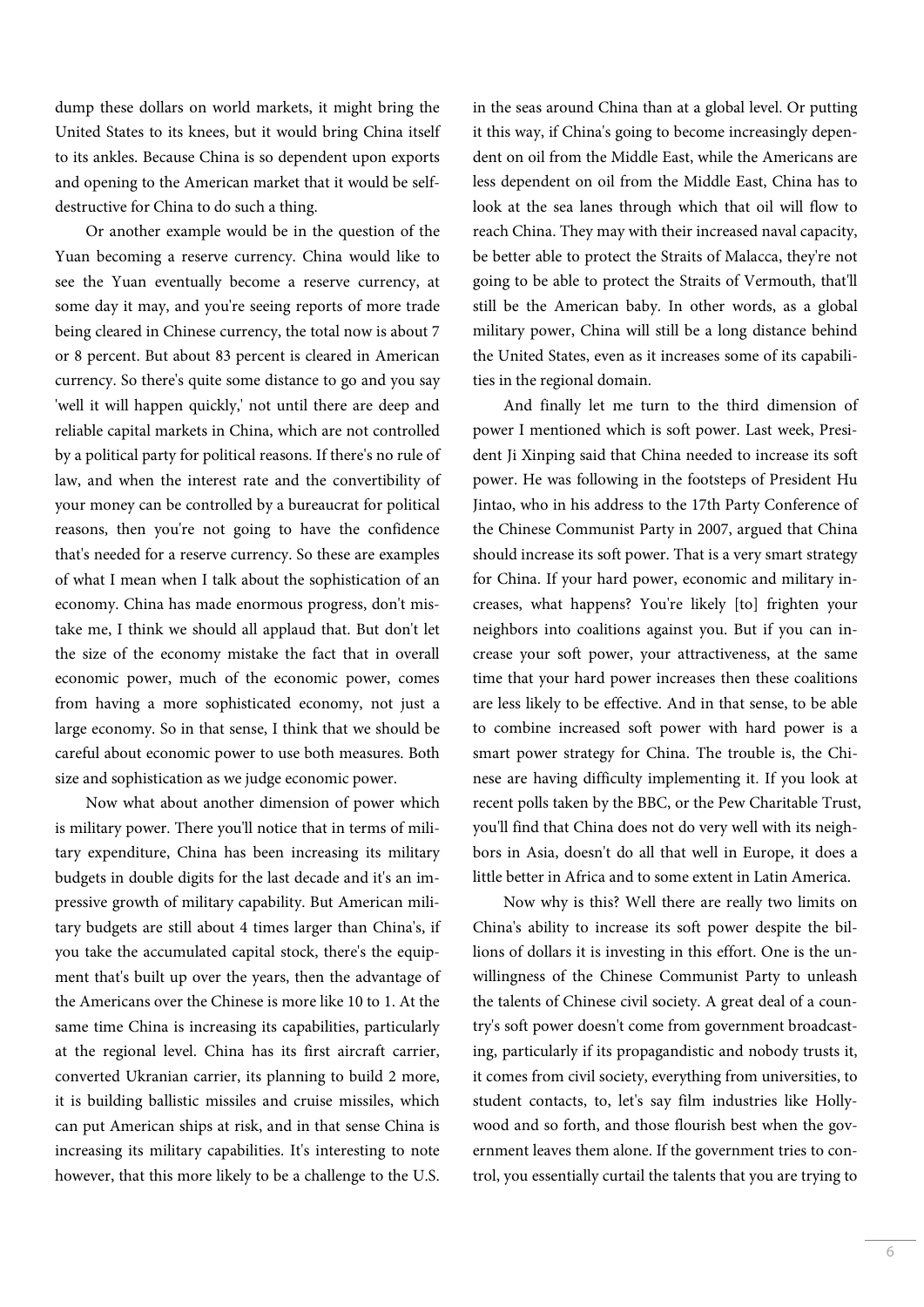use to attract others.

The other problem that China has in increasing its soft power is nationalism and its territorial disputes with its neighbors. What you see is that China has a number of disputes with a large number of its neighbors. Japan, Vietnam, Philippines, India and so forth. And that makes it very difficult for China to attract those countries. Let me give you a concrete example. China and Philippines disputed over a reef in the South China Sea called Scarborough Shoal in English. And the Chinese sent in their coastguard ships, their hard power and pushed the Philippine boats out of Scarborough Shoal. The Philippines have taken this to the tribunal for the law of the sea, the Chinese say we're not going to play that game. We don't want mediation of this. Now, that means that China has successfully used its hard power to get control of Scarborough Shoal. But guess what happens to the efforts to increase the attractiveness of China in Manila, the capital of the Philippines. You can setup a Confucius institute in Manila to make the Philippines more aware of the attractiveness of traditional Chinese culture, but if at the same time, you're pushing their ships out of an area that is contested, you're not going to seem very attractive. And when I've asked Chinese friends, how are they going to solve this problem? They say it's very difficult because of nationalism. Any Chinese official who says yes, let's give away this, or let's mediate this, or let's smooth this over, has to face competition from another Chinese official or politician, who says you can't give away the national patrimony or a core interest or what have you. So those two limits, civil society and nationalism in territorial disputes, set limits to how far China can go in terms of increasing their soft power.

Now what does that summarize to? It summarizes in my mind the fact that even when China has a larger economy overall than the United States, measured at exchange rates, that China will not be equal in economic power, military power, or soft power to the United States. I once asked Lee Kuan Yew, at a session we had together, whether he thought China would pass the United States, in the first half of the century or so. He said no, he said I think they will give you a run for your money, he said, but I don't think they're going to pass you. And I said, "well why do you say that?" And he said: "China can draw on the talents of 1.3 billion people, the United States however, can draw

upon the talents of 7 billion people, and what's more, as long as it keeps accepting immigrants from around the world, it can recombine them in a diversity, that is more creative than anything that will be established by ethnic Han nationalism." This of course from a man who is ethnic Han. And I think that's probably correct. That the summary that I went through in trying to give you numbers on this, is probably close to the judgment of Lee Kwan Yew, with his overall estimate.

Now where does this bring us in conclusion? First of all it means that the behavior of China is not an existential threat to the United States. The Chinese do want some revisions in the international system, particularly in the regional context, but not necessarily globally. China benefits from a number of large global organizations like the World Trade Organization, the IMF or the UN Security Council, where it has a veto. It's not willing to kick over the table so-to-speak, but to let the game go on. The other point is that there is a regional balance of power in Asia. There is the fact that countries like Japan, India, Australia, Vietnam, do not want to be ruled by China or bullied by China, and the net result of that is that these countries would like to have an American alliance. In that sense, the problem for the United States is not to try to contain China, we don't want a Cold War type containment, we want in fact, as President Clinton said in the 90s, to integrate China into the international system. Or as Robert Zoellick put it when he was working as Deputy Secretary of State, we want to encourage China to become a responsible stakeholder. But it does mean by having an active American presence in East Asia, that we [the U.S.] can help to shape the environment which will encourage responsible Chinese behavior.

And that means that the so-called rebalancing toward Asia, which has been the Obama administration's policy, is I believe a wise policy. It's not as some Chinese say a containment policy of China, it is an effort to reinforce the pre-existing Asian balance of power, so that China has incentives to be a responsible player in the region, rather than to act as a bully. And that I think means that when you combine it with the fact that the United States and China will have areas of cooperation, where there is a positive sum game, whether it be monetary stability, dealing with climate change, dealing with pandemics and so forth,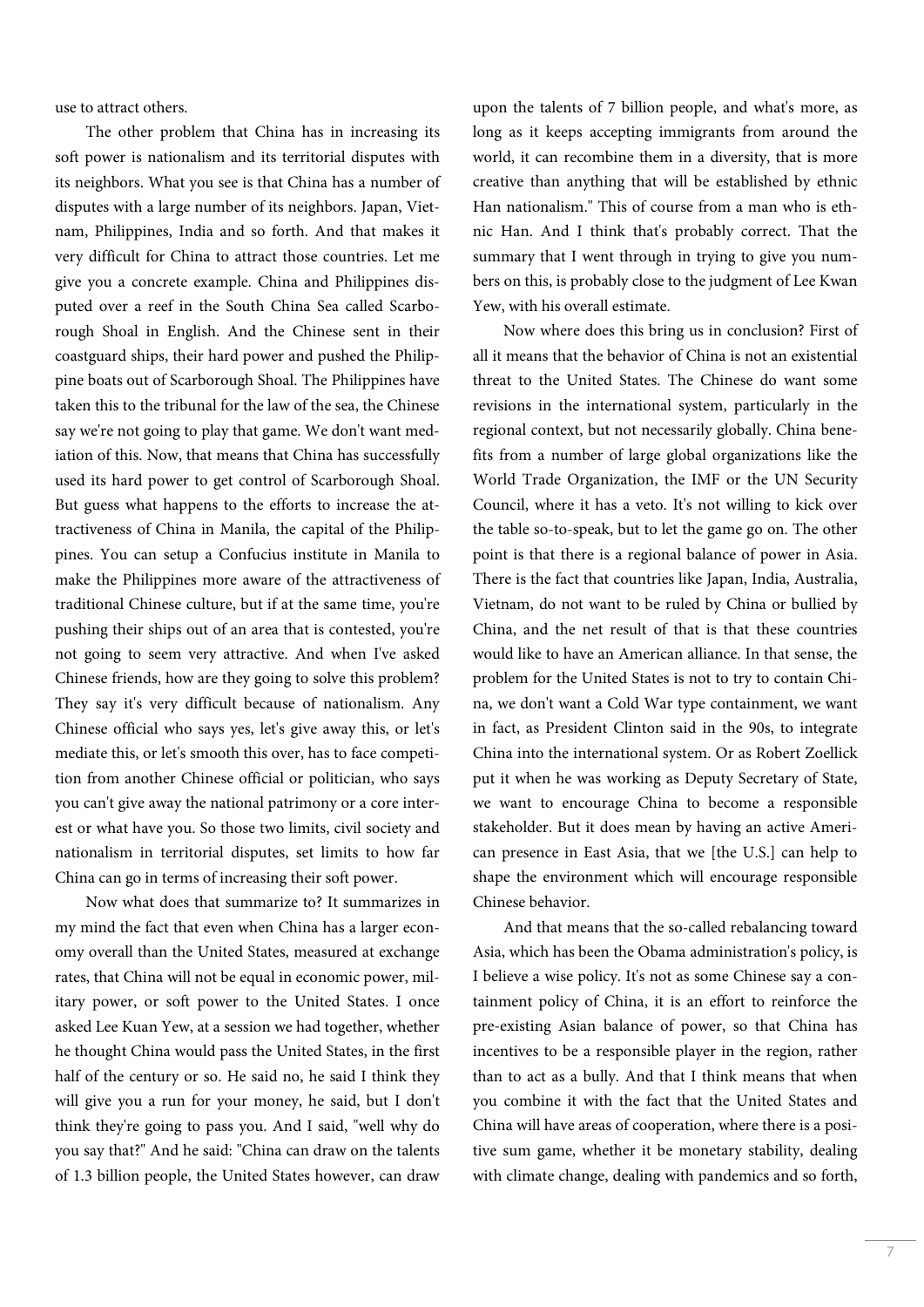means that we don't have to fear a situation such as that I described at the beginning, a 1914 situation transposed to 2014. In fact I think that if one takes the analysis that I have, one can argue that the relations with the U.S. and China can be quite reasonable and not ones which will create a catastrophe such as the world experienced a century ago. The reason is that in 1914, when Britain succumbed to the fear of a rising Germany, Germany had already passed Britain. And Germany essentially by 1900 had a greater industrial production than Britain. If my analysis is correct, China's not about to pass the United States, that means there's more time to manage the relationship, less reason to succumb to fear, and that we can focus more on the positive sum aspects of this relationship rather than let it deteriorate into a zero-sum situation.

So to take you back to where I started, [which] is why I think it is important to ask the question of will China overtake the U.S. and whether the American century is over. If my answer is correct, that the American century is not over, and that China will come close, but not overtake the U.S. and that there's room for cooperation, then I think that we can be more optimistic about what we'll see in this 21st century.

So thank you very much for your attention.■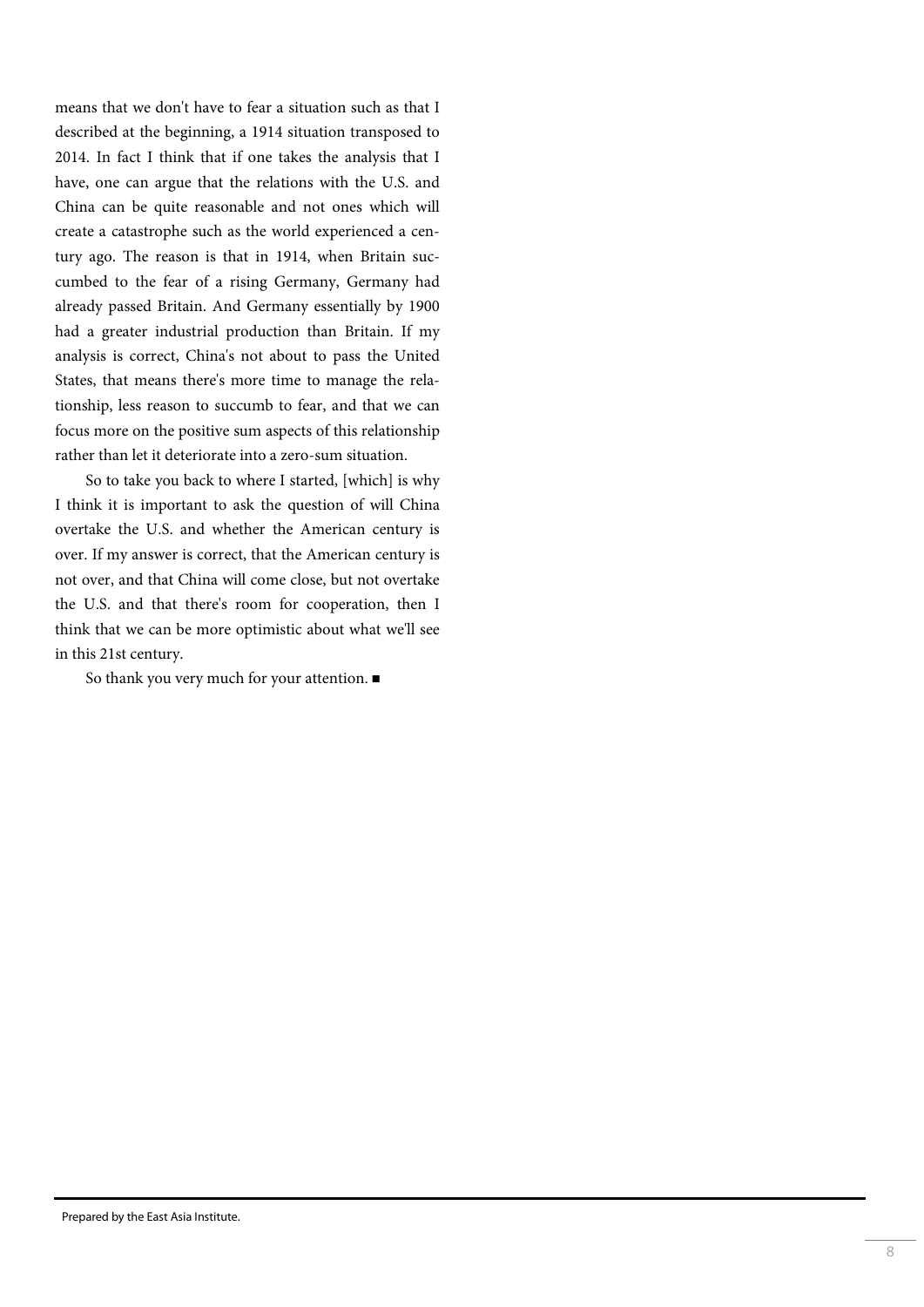# **Is the American Century Over?**

# **Q&A Transcript**

**Brief Remark** Joseph Nye

#### **Moderator** Byungkook Kim

**Venue** Korea Foundation for Advanced Studies Conference Room, Seoul South Korea

**Moderator**

Let me share the little chat I had with Professor Nye. While we were waiting for the talk, professor Nye said "So, you are going to be the moderator who asks tough questions?" I said to him with a great stance of humility that I won't be doing that. I am an admirer of his work and I hope that I would be a facilitator that facilitates his opportunities, Professor Nye to elaborate further on his thoughts on global issues. That's the role that I see myself of playing today. Let me ask and raise a few questions, issues that I know that professor Nye will use to elaborate, further develop and clarify his thoughts.

The first question will be a negative one. I agree with most of what you said that people are underestimating the resilience of U.S. power. But at the same time there are a lot of skeptics who make a different kind of argument. I agree with your argument but let me ask you hypothetical questions that I think will allow you to further clarify what you mean by the American century. The question will be 'what will be the signals in the global security reality that you will say "Ah-ha, we are in trouble, the U.S. in trouble, maybe [the] American century is nearing its end." I understand that you are emphasizing an importance of perception because perception affects policies. So keeping a global reality which I agree with you, what made you so concerned, prompted you to write a book with a title "Is the American Century Over?" What are the policy measures you would see as glorious for the future of the U.S. and its allies?"

# **Nye**

It's a good question. How would we know? [laughter] If the American economy were to go through a period of very low growth like Japan has in the last two decades say one per cent or less, then I think I would begin to worry. Another example would be if the Americans were unable to continue their investment in military capabilities for example, if you weren't able to have the investment in the defense budgets that are necessary. Or if the United States turned inward if the attitudes inside the United States were to say 'no more immigrants' Americans always complain about immigration but we fortunately can't do anything about it. But if we actually did something about it, if we really stopped immigration then that would violate this Lee Kuan Yew proposition, we would lose all the creativity that comes from the immigrants we get. So those are three indicators to me: low growth, military budget that can't keep up and inward *turning-ness* which cuts us off from our sources of external refreshment that comes from immigration. Those will be three indicators.

### **Moderator**

What is your assessment of the likelihood of that happening?

### **Nye**

There was a feeling after the financial recession of 2008, there was a feeling that this was the beginning of that period of low American growth. In fact, there were many people in China who wrote articles saying that this is the proof of American

East Asia Institute #909 Sampoong B/D Eulji-ro 158 Jung-gu Seoul 100-786 Republic of Korea

© EAI 2014

#### **www.eai.or.kr**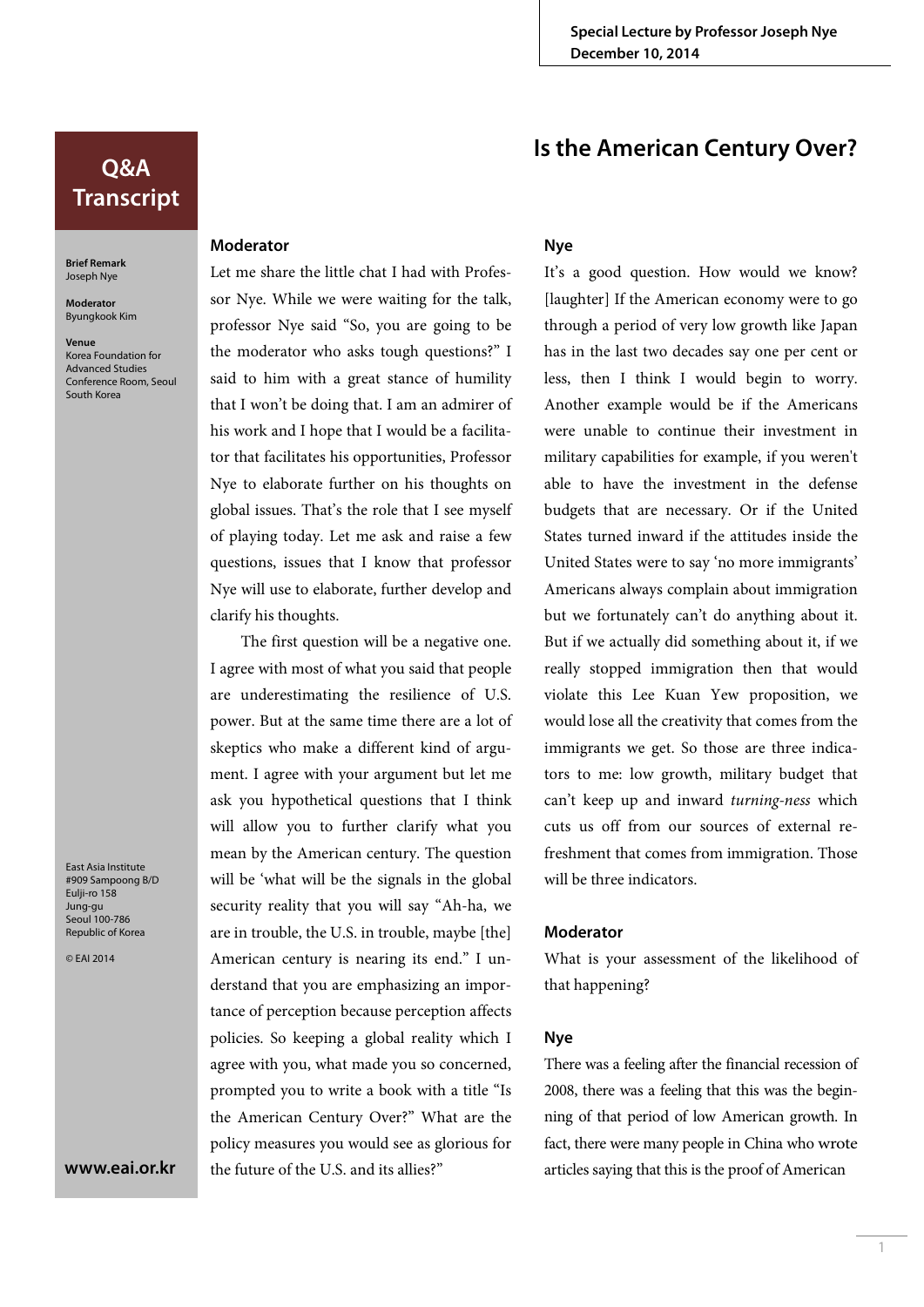about U.S. decline. And in fact, Chinese foreign policy became more assertive as a result of their belief that the low growth after 2008 while Chinese growth was high was proof that China was rising and U.S. was in decline. What they did was take a cyclical downturn and assume it was a sectoral trend. The fact that American economy is growing at 3 percent now indicates that that was a mistake. So I think if the Americans hadn't recovered from the great recession, then I think I would be worried. That doesn't mean there are no problems in the American economy, there obviously are. But I think a period of very low growth that continued after 2008 would be a cause for concern.

### **Moderator**

When you were talking about the argument about the absolute decline of U.S. power, you listed up factors that gives [a] more optimistic view on the future of U.S. power. What are the weaknesses of United States as [a] super power? And how do they balance against the strength of the U.S.?

### **Nye**

One of the problems that the Americans are having right now is a political polarization and people talk about it as a gridlock they say it is very hard to get things done. I think that is true but I think it is not unprecedented. If you look at the American government system, it was created to be inefficient. I mean the American founding fathers created the political system to preserve liberty not to maximize efficiency. And the net effect of that it is very hard at times to get things done. On the other hand, there is still a fair degree of power in the executive, particularly when it comes to foreign affairs. And even in a period where people say there has been this terrible gridlock, the congress before this, the first two years of the Obama administration, you passed legislation on health care which even though is controversial, nobody had been able to pass this since the days of Harry Truman, and you also were able to pass major stimulus package which was very important in getting out of the recession you were able to pass regulations on governing the financial industry to try to reduce some other risks of another financial crisis. So the argument that congress can't do anything is a bit exaggerated. But on the other hand it is true that the American system

is a system full of vetoes. I mean it was designed to be full of vetoes. So if you want an efficient system, don't imitate the United States. If you want liberty, yeah, but not efficiency.

# **Moderator**

Let me ask you the same question but focused on China. China has a very authoritarian political order. It is proud of its efficiency and effectiveness. What is your view on the argument that that kind of system is more effective in resolving foreign policy issues and even remodeling international order?

# **Nye**

I think I didn't want my comments earlier to in anyway denigrate the extraordinary accomplishments of the Chinese. I mean, I said as I started, Korea is a great success story and it is, when you look at Korea in 1960 and Korea today as a leading country in the OECD. That is an extraordinary accomplishment. China hasn't reached that level yet. But China has raised hundreds of millions of people out of poverty. And Deng Xiaoping's use of market has been quite extraordinary. So let's give China credit for what has been done. The question is whether it is a political system, one that can be exported, sometimes people call the Chinese system market Leninism. You combine markets with an authoritarian political structure. But it is not clear that's a market export. Notice, if you take that to Zimbabwe you get the authoritarianism but not the market, so it is not clear; unlike the Soviet ideology which they wanted to export throughout the world. It is not clear that the Chinese system is for export. But the other question is domestically how well will the Chinese system work as you get per capita income about \$10,000. If you look at the history of South Korea or Taiwan, you will notice the ability to run a country in an authoritarian fashion becomes very difficult when you reach around \$10,000 per capita income and a large middle class.

#### **Moderator**

It came earlier for Korea.

# **Nye**

For Korea it came about 7 or 8 I think, so China is now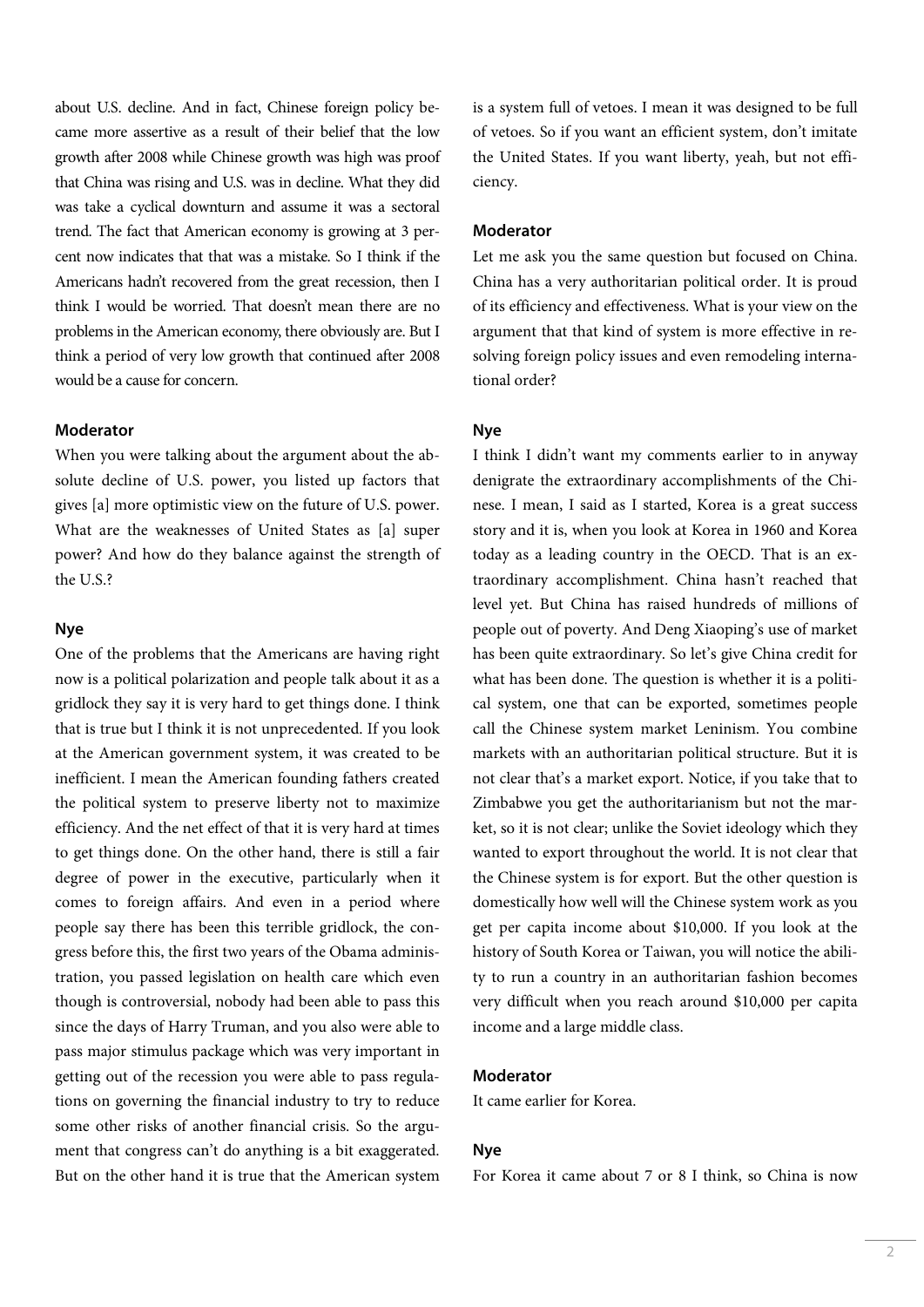approaching about \$10,000 per capita income in purchasing power parity. They have at [that] stage have to deal with the problem of political participation. India was born with a constitution from Britain which solved part of the problem of political participation. China hasn't figured out how to do that yet. So I think the interesting question for China is: will this system continue to work efficiently as you begin to have more demands for political participation? And particularly with a lot of information that you get on the internet, even with control of the internet there's just a lot more information leaking around in the system. So I think the question for China is, they've done very well and can they continue in the same fashion?'

# **Moderator**

When I was listening to your lecture on the issues of power, I put myself not in the role of great power but middle power countries, especially ally middle power countries and asked the same question on East Asia. China is our big neighbor. When we see the trend we review that, we should not make a linear projection. But when we see the trend, we see middle power countries' economy is getting deeply integrated into the orbit of China's economy. When we talk about the global level, I buy all the arguments that you've made, but when we come down to the regional level and look at the same issue not from the position of super power but from middle power countries, issues become much more complex and maybe even full of security risks. So if the trend in economic side is linear, deeper integration into Chinese economy, but at the same time as you mentioned in your lecture, many of East Asian countries are militarily allied to the U.S. and even more are cooperating militarily with the U.S. So we see two different kinds of trends. One trend, Korea in the realm of military is running in the opposite direction of the trends in economic realms. I would like to ask you to put this continue. I ask that question in a different way. Would it be unimaginable to think about the possibilities of some of East Asian countries changing, adapting, adjusting security policy that would be in more conformity with economic trends?

### **Nye**

It is a very good question and the answer may vary with different countries. So the answer you will get in Cambo-

dia and Laos would be very different from the answer you will get in Korea and Japan. But let's take Japan as probably the largest in terms of it's the 3rd largest economy and it has in the Japanese self defense forces. a considerable military capability. Some people would have said "but as Japan, as China gets more and more powerful economically, Japan would move away from its American alliance and find the Chinese alliance makes more sense. I think that is very unlikely for a couple of reasons. One is, China wants to be clearly ahead of Japan and when Japan wanted to join the UN Security Council China blocked it. So China's picture of East Asia doesn't have a picture of Japan as an equal. And in addition, you have territorial disputes Senkaku – Daioyu island dispute, it is not clear that China is willing to accommodate Japan on that or that Japan is willing to accommodate China on that. So in that sense, I think, if you ask 'what's happening?' What's interesting is in last few years, as the disputes has become more difficult, trade between China-Japan has maintained fairly high levels, Japanese investment in China dropped [by] half last year. And the Japanese are looking at this situation and saying not only is there cheaper labor in Vietnam or Bangladesh but also we are not so secure what's going to happen to our plan if there's another incident. So there's a case where instead of the economics leading to tighter integration is actually reducing. Vietnam would be another example. When China put the oil rig in the Paracel islands, you got riots, anti-Chinese riots in Vietnam. Even though there is an increasing economic interdependence between China and Vietnam. There's also a considerable degree of nationalism in Vietnam in terms of not wanting to be dominated by China. So I think it would vary by country. I mentioned also the Philippines as another case. I think if your country is like Cambodia or Laos, China can use its economic power pretty easily to control. There are cases in-between Myanmar or Thailand where they may have more influence on cases like Japan or Vietnam, doesn't look to me like it is going in that direction.

#### **Moderator**

One could also argue that alliance could be a safety net if the trend of economic integration deepens and widens into the future.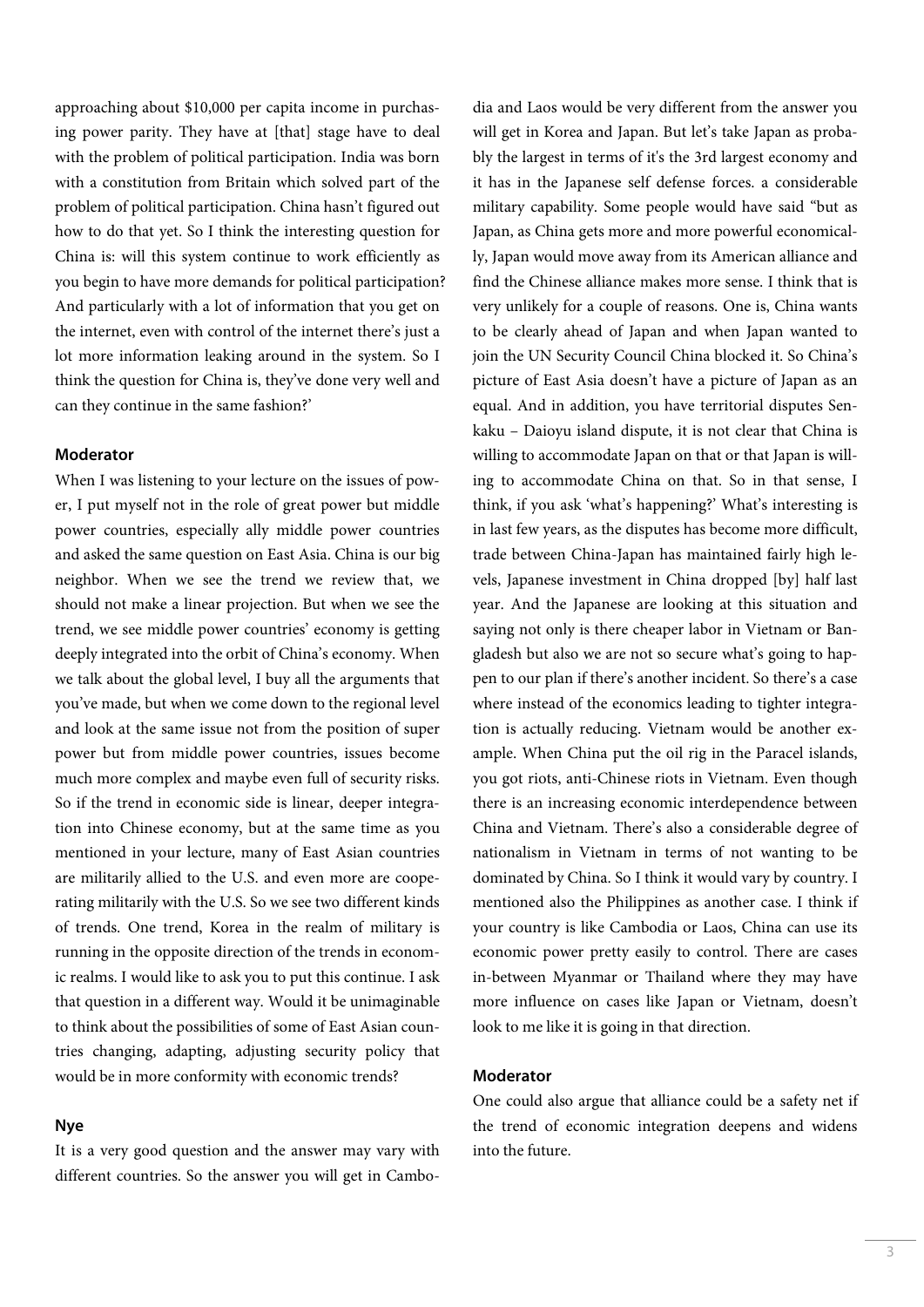#### **Nye**

I think the fact the most countries in the region don't want to have to choose between the United States and China, they want to have their cake and eat it too, which is understandable. That maybe a good thing, it may be actually something that keeps the relations in the region more peaceful.

# **Moderator**

You talked about smart power strategy; the ability to combine soft power and hard power in ways that make policy workable within the 21st century context of power diffusion. When we talked about alternatives to the American century, we have to also think about what their alternative would be and whether China could play that role. If the right strategy to pursue for any great power in the 21st century context of power diffusion and economic multipolarity and military polarity, do you think China has the capabilities, willingness to combine soft power and hard power in ways that not just, promotion of Confucianism, but promotion of wider, regional and global agendas?

# **Nye**

It is an interesting question and I guess, you know, if China could overcome some of these territorial disputes, it might be able to do better. I have sometimes said to Chinese friends you ought to go back to the so called charm offensive that you had at the beginning of 2000s. And, if you did, you would do much better with your neighbors than the policy you are taking now. And, when I asked them why don't you do this? They say it's very hard given the climate of nationalism at home. But if they could overcome that, In other words, if China could say instead of insisting on dealing with each of these disputes bilaterally, where we can overall each of the separate countries, we will do a multilateral code of conduct for the mediation of disputes in the South China Sea, then China's natural advantages would have a better chance to play out. But it's very hard for them to do that in terms of their domestic politics, is it impossible for them to that? At some point in the future it could be possible, I don't see it right now.

#### **Moderator**

I have a lot of questions from the audience for you. [pause]

What is your assessment on South Korea's smart power?

# **Nye**

I use the term smart power to refer to the fact that you need to combine both hard power and soft power. Sometimes after I wrote about soft power, people said oh he thinks all you have to do is be nice and you'll get what you want but unfortunately that's not the way the world is, but if you combine hard and soft power, you're likely to do better than if you just use hard power alone. So I've argued that a smart power strategy is one in which a country has hard and soft power reinforce each other. The Americans sometimes do it right and sometimes do it wrong. If you take the invasion of Iraq, the hard power, very quickly overthrew Saddam Hussein, but there was no soft power and the result was a mess. So that was what I would call not a smart power strategy. Smart power means the ability to combine the two. Let me give you an example from a small country, Singapore. Singapore is pretty good at smart power the following example. Singapore is never big enough militarily to defeat Malaysia or Indonesia or much less than China, but it does say if we have enough military capability that when somebody attacks it will be uncomfortable they call it being a 'poison shrimp', then it's less likely to be attacked. And at the same time we can be a hub of Asian relations if we can have people coming from other countries in the region to pass through the National University of Singapore, in other words if we can develop both soft power and enough hard power to be a poison shrimp, we can be a success. I think they have been. So I would argue that Singapore has a smart power strategy.

#### **Moderator**

I have a question on Japan. If Japan's Abenomics fails, and Japan's economic situation gets aggravated, would the balance of power and regional order in East Asia be changed? How would the U.S. and its alliances be affected?

# **Nye**

I think that the Abenomics has had a setback in the last quarter as we've seen. We have to see what happens after the Japanese elections, whether this will continue and whether there'll be a rejuvenation of the efforts that Abe has been making. I don't know the answer. I think the US-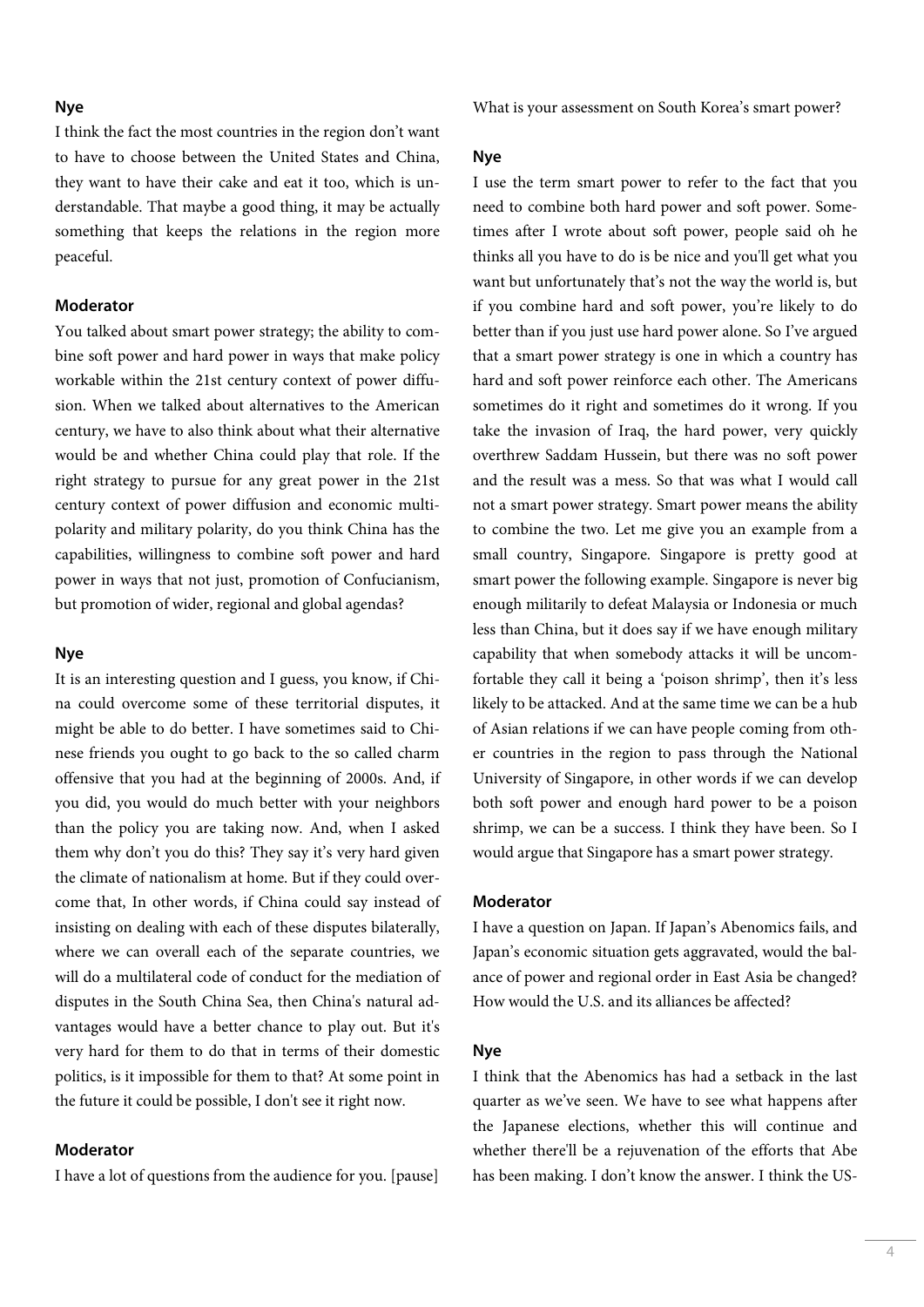Japan alliance will remain strong regardless. I mean the U.S.-Japanese alliance was strong when Japanese growth was 0 to 1 percent and I think Americans were delighted with the Japanese economic recovery to 2 to 3 percent, I don't think even if Japan's growth rate retreats back to 1 percent or 0 percent, I don't think it will change the U.S.- Japan alliance because that's based on this general proposition that we need to shape the environment in the region to provide incentives for China. There is also the fact that keeping close relations with Japan will be important in terms of whatever happens in North Korea, nobody knows what's going to happen in North Korea, but having strong capabilities with Japan is going to be important at the same time that we have strong capabilities with South Korea.

#### **Moderator**

What is your view on the issue on trilateral cooperation?

#### **Nye**

I have said to my Japanese friends when I'm in Tokyo and I say to my Korean friends when I'm in Seoul 'get over history' you know, you have wasted the last several years disputing things that are 80 years old when you have just north of here, a real unpredictable threat and the idea that Japan and Korea are not cooperating in defense as closely as they should when they face something as dangerous as the Kim Jung-un regime. It doesn't make sense. Think ahead, not backwards.

# **Moderator**

Another interesting question, this one is on China's relationship with Middle East. The question is this, can the conflictual situation in the Middle East somehow influence even prevent the rapid economic industrial growth that China needs so much for domestic political order, social stabilities and so on, I think this question reminds me of a comment from one of my colleagues abroad that U.S. presence in the Middle East and its proactive engagement has benefited China.

#### **Nye**

I think if there were real disaster in the Middle East, if there were a revolution in Saudi Arabia or if there were wars in which the Straits of Hormuz were closed or if there

a nuclear Iran which led to something with wider conflagration, this would be terrible for Chinese growth. It would be terrible for the world. The world economy would suffer badly, but it will certainly be a major setback for China. I think this is one of the incentives for China to be responsible in the Middle East and it's interesting if you look at the Chinese behavior in the Iran negotiations, the permanent countries plus one the Germans, the Chinese have been actually pretty supportive on that so they haven't been a spoiler on it. I think they realize that if they spoil they were to spoil the P5+1 arrangements, it would probably hurt them. so I will give them credit for being far-sighted on that.

# **Moderator**

This deals with the issue of Chinese foreign policy, but from a different angle. We've been hearing and reading news reports about China and Russia getting closer in the security realm and trying to develop more cooperative arrangements. The question is this, what do you think about the proposition that China will challenge U.S. roles in East Asia with support of Russia?

#### **Nye**

A lot of people talk about a Russian-Chinese alliance, and I don't see it myself. If you mean by an alliance something like the relations between China and Russia of the 1950's, there will be diplomatic coordination. Both Russia and China often have problems with the U.S. and it's often very convenient to coordinate the diplomatic action essentially at the cost of the U.S., but that's not the same as a real alliance. If you ask would the Chinese and the Russians have enough confidence in each other to have an alliance of the type that they had in the 1950's, I think the answer to that is no. Russia has a lot of empty real estate in Siberia and China has a lot of extra people and I think the Russians worry a little bit about what that would look like.

# **Moderator**

So what would be the immediate goals or objectives that the two countries would have when they meet [and make] the gesture of getting closer in security?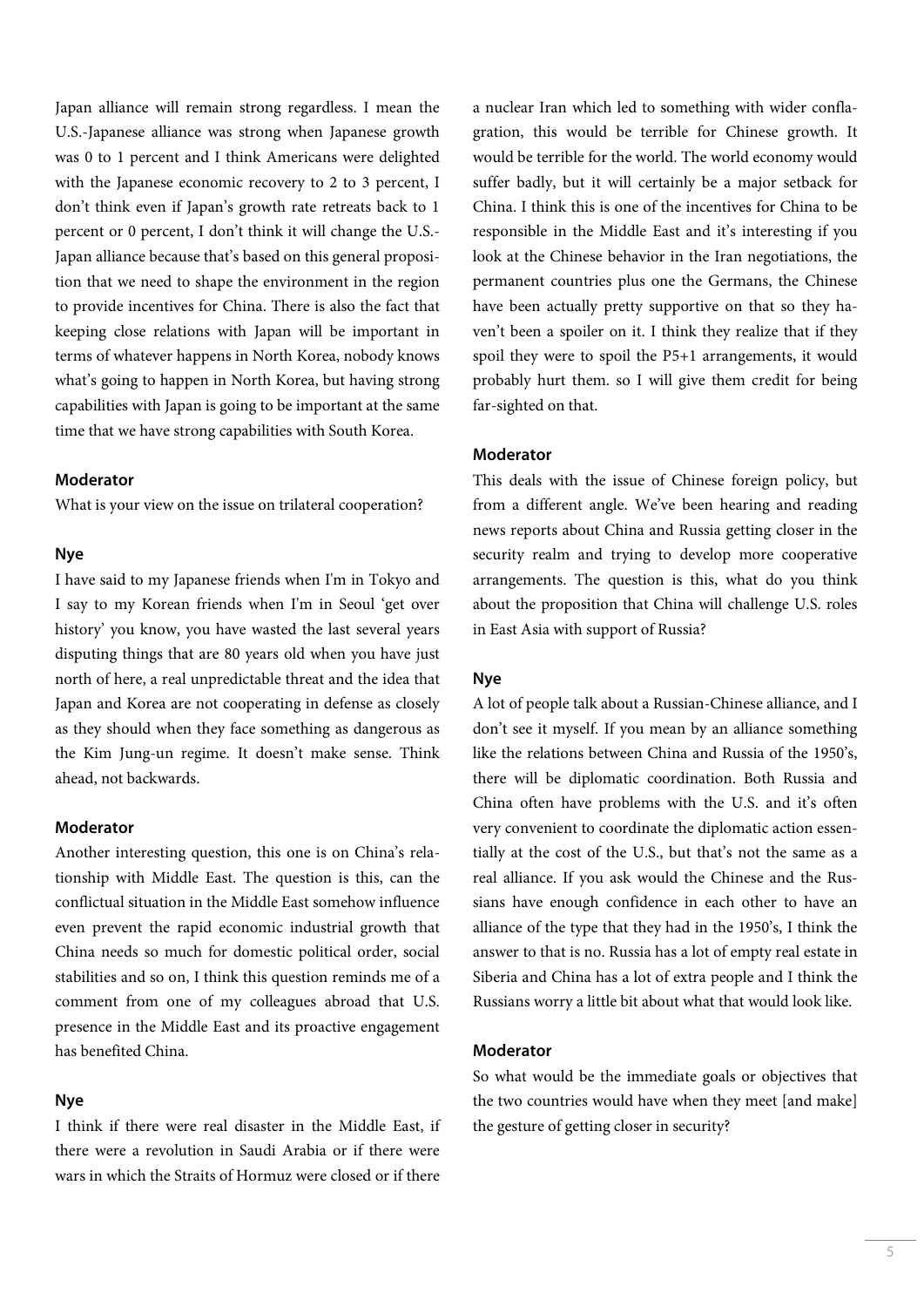#### **Nye**

You see this in the security council, the Chinese often gear their behavior on security council issues to the Russians, they let the Russians cast the vetoes and the Chinese sort of abstain behind them on a number of issues. There are a lot of times when China doesn't want to get out front, but it's convenient to align with the Russians but not being exactly the same, so that's an example what I call diplomatic coordination. That's not the same as a real alliance in which let's say the Russians will be willing to sell top flight military equipments to China or if you look at Russian doctrine, nuclear weapons that Russians insist on maintaining their short range nuclear missiles. Why? They're not going to use them in Europe.

#### **Moderator**

A lot of questions... let me uh... how many [minutes] do we have left? Are we almost near the end? She's the boss... [pause] The question is this, the United States and China has held strategic and economic dialogue annually since the year 2009, which reflects the uh... I'm translating Korean into English, that's the reason, I'm taking some time, to ask you this question, which explains, reflects the ah, the rise of China, what do you think the two countries have accomplished through those strategic and economic dialogue and what are the limitations of the talks thus far?

#### **Nye**

I think the strategic and economic dialogue is very useful, not that it has created great agreements but it has helped the two countries to orient their policies, for example there was a lot of discussion about China having an undervalued currency and the way that was affecting trade and monetary relations. There are not meetings back and forth that I think you could argue that the de-facto revaluation of the Renminbi had something to do with the persuasion that occurred in dialogue after dialogue. If you count both inflation and the gradual increase in the value of the Renminbi, that was discussed a lot in the strategic and economic dialogue, so that would be one example. Another example might be the agreement of Obama-Xi Jinping reached on climate it wasn't an earth shattering agreement, it ratified certain things that both countries were aiming to do anyway, but compare that to the bitterness of relations

between the U.S. and China after the Copenhagen meeting on climate in 2009, well... this is progress. So I think the S&D has been a useful exercise.

#### **Moderator**

This is a question on Korea, inter-Korea relationship. It is very broad but the topic is very hot here. What is your assessment about the likelihood of reunification?

# **Nye**

If I knew the answer to that, I would have been a rich man. I would take certain bets. I had thought frankly, and this is to show how wrong I can be, I had thought that the regime in the north would not last as long as it has lasted. They seem to me to have a communist monarchy, a contradiction in terms, and to have some regime to last as well as it has, after it starved its own people, ah is a puzzle, so I would of predicted a collapse sooner, but I was wrong. I think I'm now more cautious about putting bets on this. I think personally, one day the Korean peninsula will be united, but I'm no longer, I used to say in a decade or so, I no longer put any numbers on it.

# **Moderator**

What is your assessment on the preferences of China? Does it want to create a new order? Or is it thinking about strengthening its position, its role within the existing order?

#### **Nye**

I think more the second. I mean there are some people who say that China cannot rise peacefully, that it wants to create a hegemony, the book I cited at the beginning of my talk, "When China Rules the World," Martin Jock says that China is bound to want to reorder the world in its own image, I don't see much evidence of that right now. I mean, if you look at the benefit China gets from the World Trade Organization, that it gets from the IMF, the UN and so forth, it's not about to overthrow these, I think it would like to have its own order in East Asia, I think it would like to have control of the seas, the South China Sea and the East China Sea, I think it would like to dominate the region, I don't think though that it has an aspiration to overthrow the global institutions or to challenge the United States globally. I think it wants to have its own sphere of